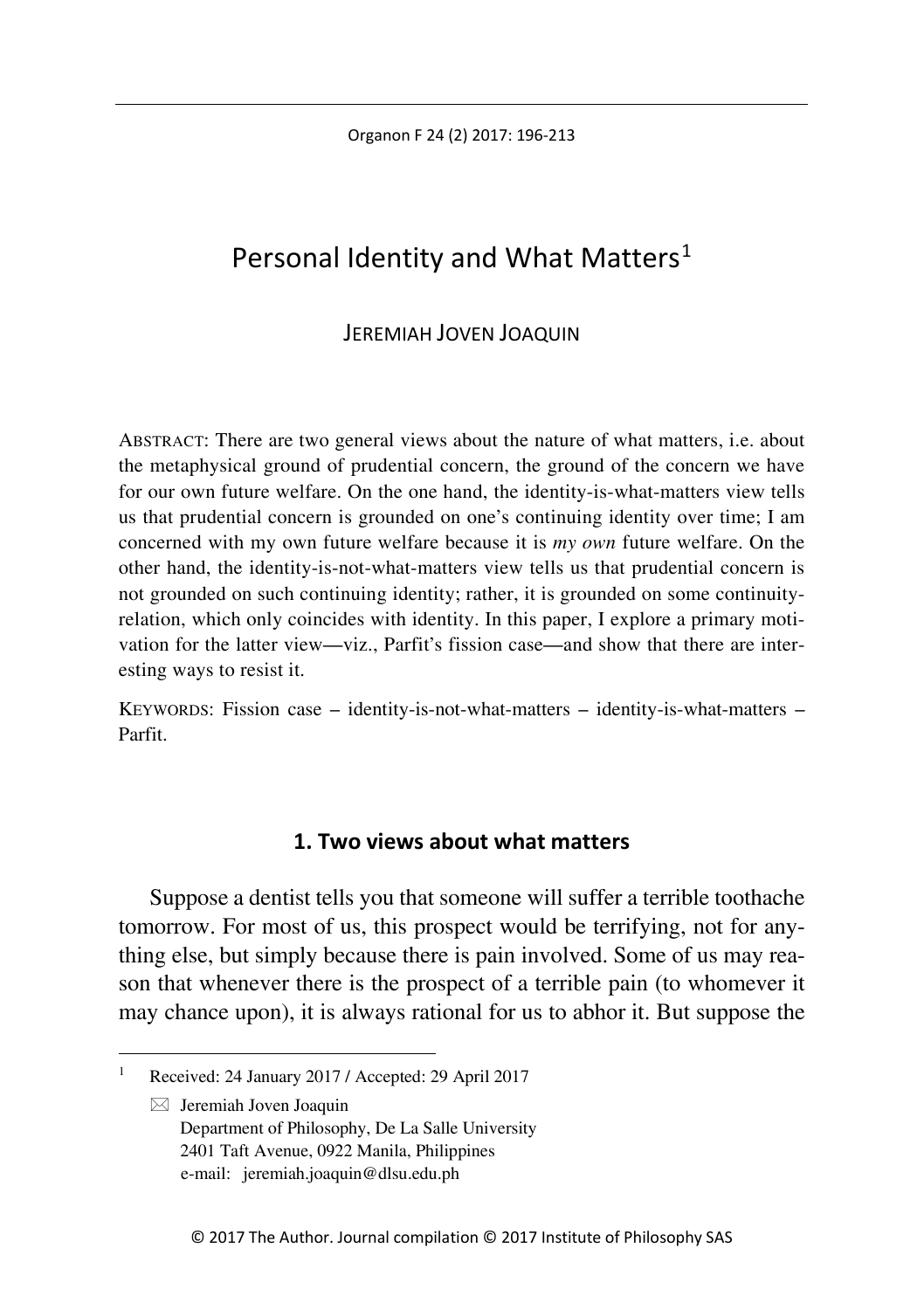dentist tells you that *you* and not someone else will suffer a fate tomorrow. I suppose that, for many of us, this latter case would be doubly terrifying, not only because of the pain involved, but more importantly, because of the thought that it will be *my* or *your* very own pain. Our commonsense intuitions about these two cases invite an interesting philosophical question about the metaphysical grounding of what matters or of prudential concern, i.e., the concern one has for his or her own future welfare.

There are two general views about the question about what matters: the identity-is-what-matters view and the identity-is-not-what-matters view.[2](#page-1-0) The former view is our commonsense intuition about what matters. It tells us that prudential concern is grounded on one's continuing identity over time. Thus, I am hard at work now because I know that I will later enjoy the benefits of these present labors. In the same way that you are preparing tenaciously for an exam tomorrow because you will be the very same person who will take that exam.

On the other hand, the identity-is-not-what-matters view tells us that the prudential concern is not grounded on one's continuing identity over time; rather, it is grounded on some continuity relation that only coincides with identity. On this view, prudential concern is formulated in terms of the continuity of some beliefs, desires, and intentions over time. Thus, my concern for my own future welfare is nothing more than my desire or intention that some of my cherished hopes and dreams will be fulfilled at a later time. My concern is not that *I* experience the fulfillment of my hopes, but that some future person, who is physically and/or psychologically continuous with me, experiences them.

In this paper, I aim to do two main things. In section 2, I explore a primary philosophical motivation for the identity-is-not-what-matters view due to Derek Parfit. This motivation is premised on the possibility of fission. In section 3, I show five ways of resisting the fission case. I argue that at least some of these ways could show that the fission case is not a suitable motivation for the identity-is-not-what-matters view.

<span id="page-1-0"></span><sup>&</sup>lt;sup>2</sup> The labels, "identity-is-what-matters view" and "identity-is-not-what-matters view", follow Parfit's nomenclature. See Parfit (1971; 1984).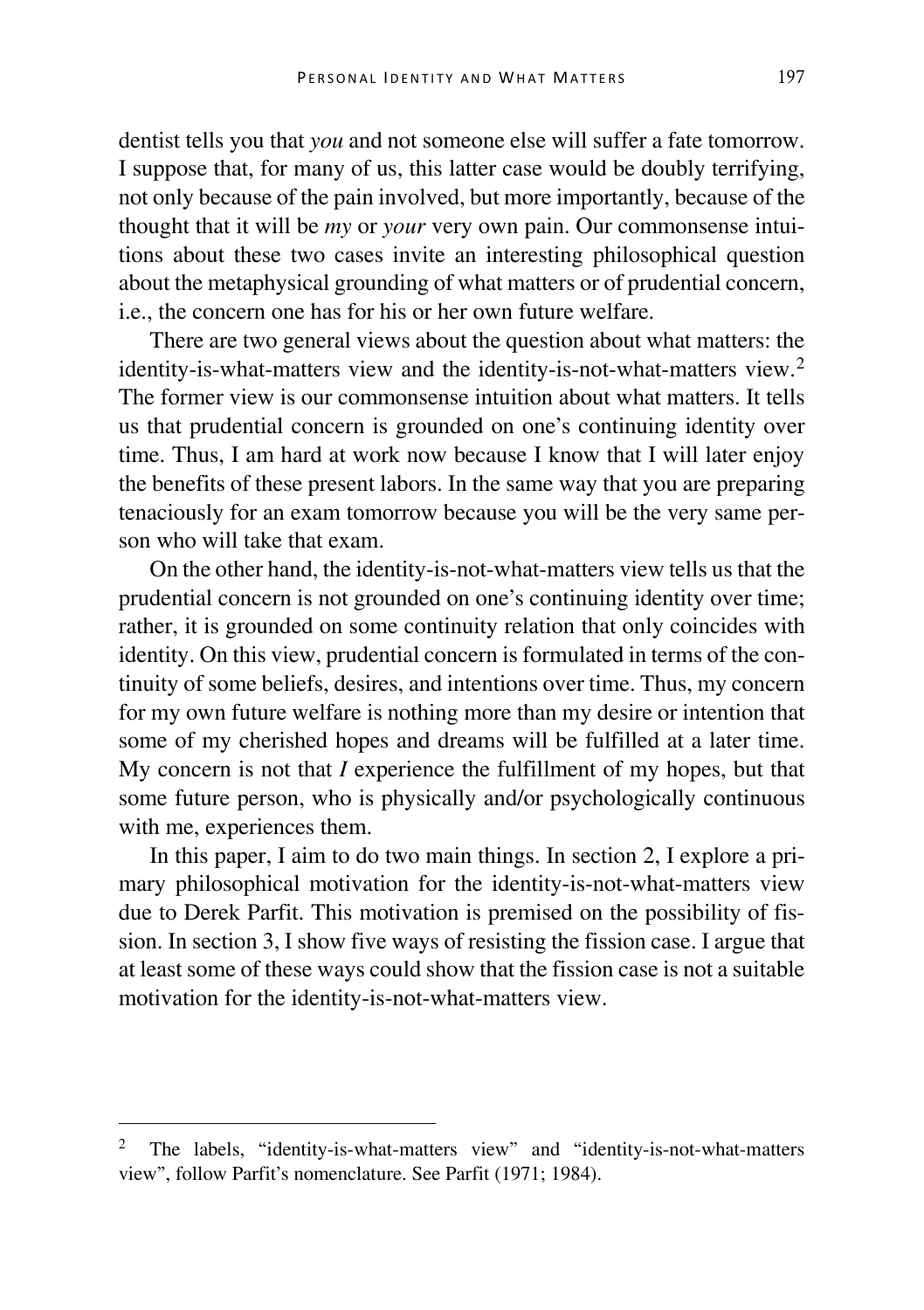#### **2. Fission and the identity-is-not-what-matters view**

Parfit construes the question about what matters in terms of the importance we attach to our own survival. To motivate this, consider the following case:

Suppose that I will undergo a dangerous surgical procedure. I am surely concerned whether I will survive this. But the question now is: what am I really concerned about when I think about my own survival? Am I concerned whether some future person shares my beliefs, desires, and intentions before the surgery? Or am I concerned whether the person who will survive the surgery is still me? If one goes for the first case, then that leads to the identity-is-not-what-matters view. If one goes for the second, then that leads to the identity-is-what-matters view.

Parfit presents the following argument for the identity-is-not-what-matters view:

- 1. Identity is a one-one relation.
- 2. Survival matters.
- 3. What matters in survival is the obtaining of the relation of psychological connections between psychological states (or what he calls the R-relation).
- 4. The R-relation need not be a one-one relation.
- 5. Therefore, identity is not what matters for survival (cf. Lewis 1976, 19)

As it stands, the argument seems valid. Given that the premises are all true, the conclusion would surely follow. But as we all know the validity of an argument, especially of a philosophical argument, is not sufficient for the acceptance of the truth of its conclusion. More needs to be said about the truth of the premises.

Premise (1) highlights what we already know about the identity relation. As such, it is something that we could take for granted. Premise (2) just reiterates our concern for our own future welfare (or our own future survival). It matters to us whether we will survive some event. And we are concerned for our own future welfare. Again, premise (2) seems a pretty reasonable assumption.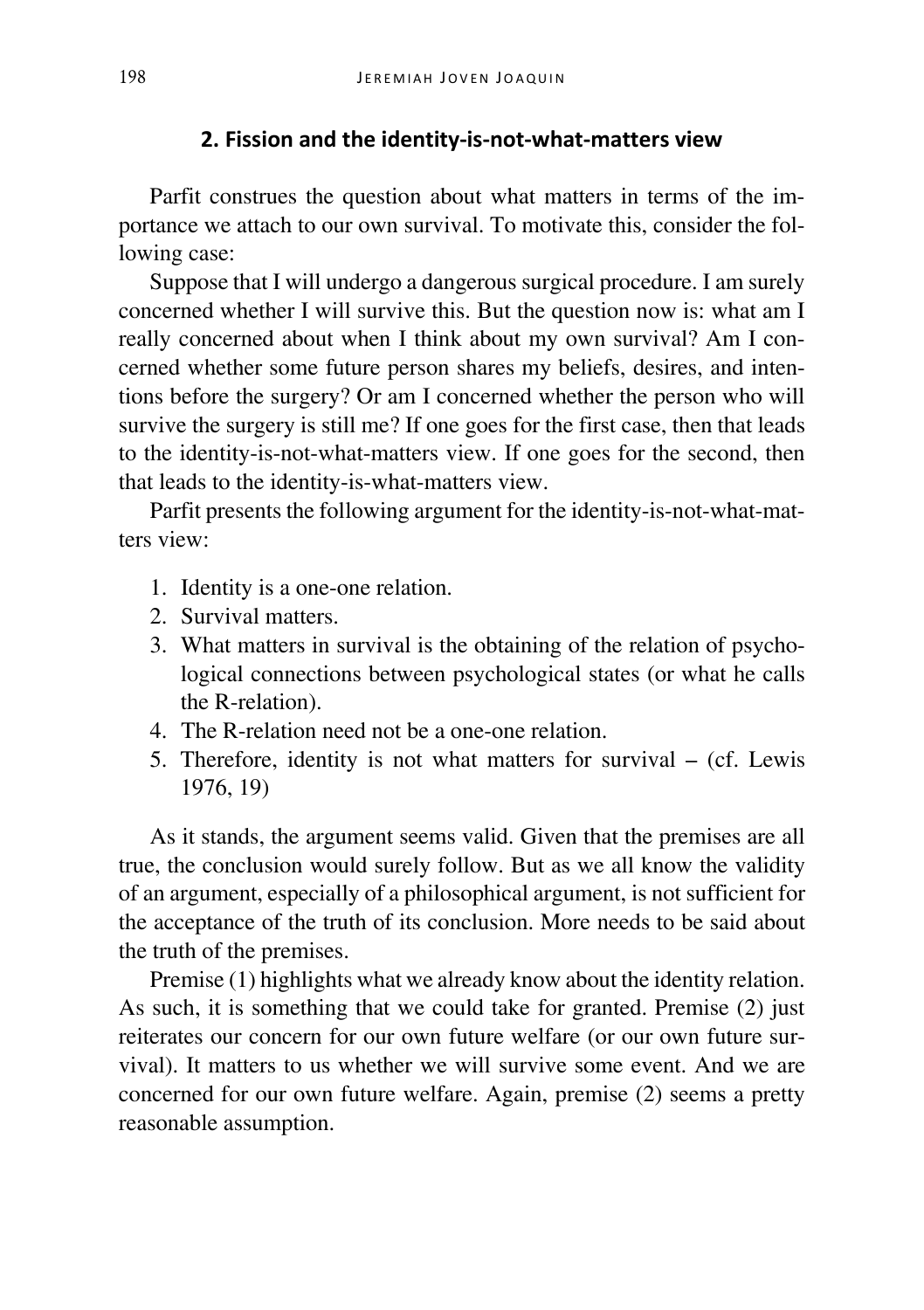The crucial turn in the argument is found in premises (3) and (4). At the outset, it seems that, given premise (3), the argument already begs the question, since, as it is stated, premise (3) is just the identity-is-not-what-matters view. Premise (4) fares no better than premise (3). To say that the Rrelation is not a one-one relation depends on whether the connections between various psychological states do not exhibit a one-one relation. That is, premise (4) claims that the connection between psychological states could be a one-many relation or else a many-one relation. But the truth of this claim relies on the truth of premise (3). But since premise (3) just states the conclusion of the argument, then premise (4) just seems to be an ungrounded assumption (cf. Oaklander 1987).

To answer this circularity objection, Parfit motivates premises (3) and (4) via the fission thought experiment.<sup>[3](#page-3-0)</sup> The fission case proceeds as follows:

Suppose that my whole body develops cancer. The surgeons cannot save my body, but they could save my brain. They remove my brain and transplanted each hemisphere into two brainless bodies, each of which was cloned from my original DNA before the surgery. The operation was a success. After some time, two people wake up – call them Lefty and Righty. Both are psychologically continuous and/or connected with me – they both share my memories, intentions, hopes, desires, and beliefs. Both are also physically continuous with me – they each have half my original brain. Suppose further that the existence of one is unknown to the other. That is, suppose that after the operation Lefty just went on to live his own life independent of Righty. Lefty went to Boracay and opted for a recluse life (which is one of my long-time dreams); while Righty went on to do philosophy all his life (which is also one of my long-time dreams). But now the question is: did I survive? And if so, did I survive as the person in Boracay living a recluse's life, or did I survive as the person doing philosophy?

Parfit claims that if we hold the identity-is-what-matters view, then we have to say that I did not survive the operation; we should regard the prospect of my fission as being nearly bad as death. That is, after the operation

<span id="page-3-0"></span><sup>&</sup>lt;sup>3</sup> Parfit has used other imaginary cases to motivate these premises, e.g. the Branch-Line Case and the Teletransportation Case. Both make a vivid portrayal of why identity should not what matter to us. See Parfit (1984, 199-201); see also Garrett (1998, 16-17) for other versions of these cases.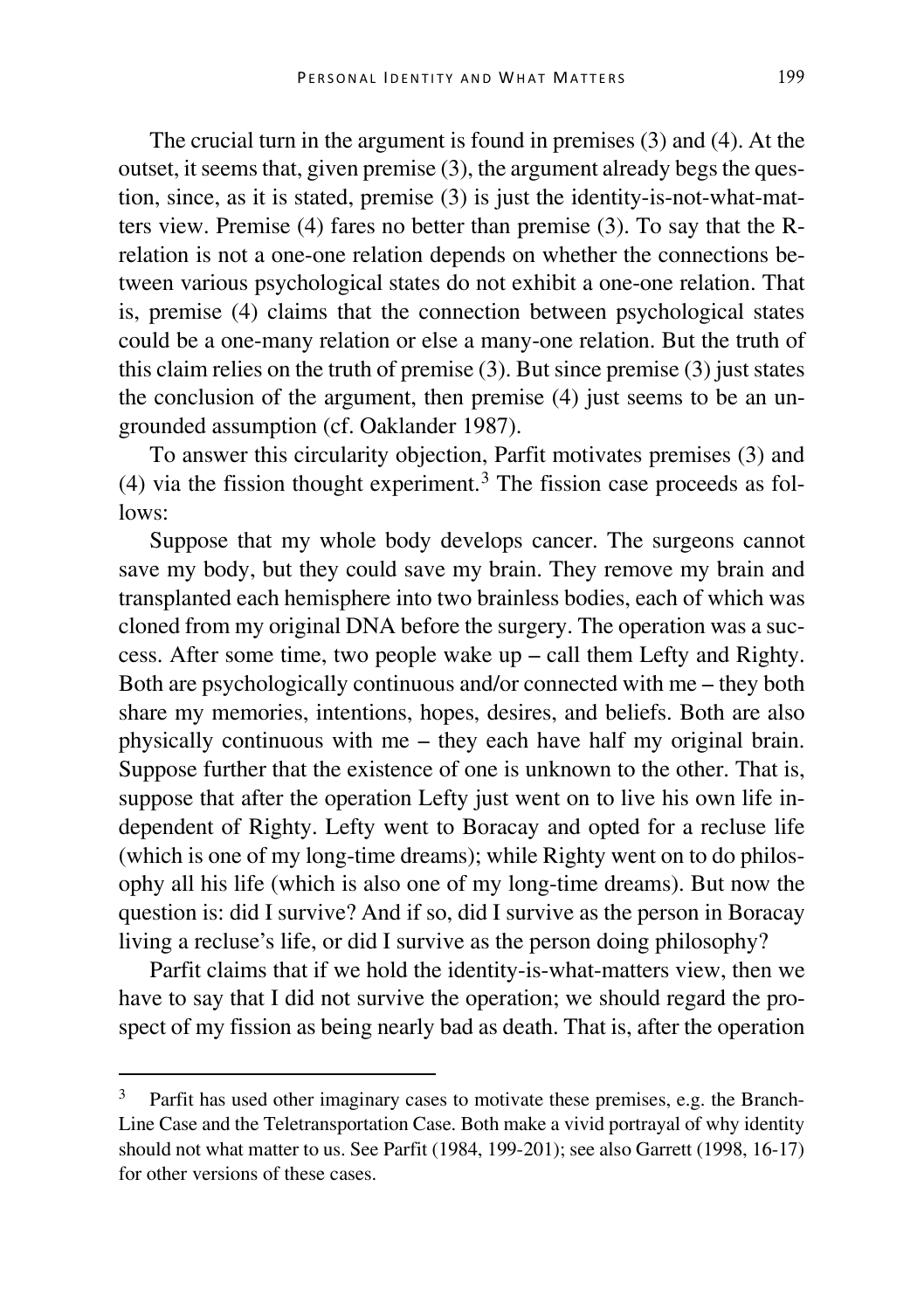no one identical to me exists. Both Lefty and Righty are not identical to me. As such, I did not survive; I have ceased to be. But he thinks that we should not see the matter this way.

Furthermore, Parfit thinks that the prospect of fission is just as good as ordinary survival. Though Lefty and Righty are not identical to me, my relation to each of them contains all that matters to survival. The projects I aimed to pursue, the beliefs I once held, and my desires and intentions prior the operation are all fulfilled and preserved by my two descendants. And since this is so, there is nothing else that needs to be accounted for my survival.

The fission case, thus, motivates Parfit's argument for the identity-isnot-what-matters view. Since all that matters to us, all that we are really concerned about, is the fulfillment and preservation of our psychological states at a future time, it follows then that premise (3) is true. Furthermore, since the connection between psychological states is not necessarily a oneone relation, as evidenced by the case of Lefty and Righty, then premise (4) will be true as well. From this it follows that identity is not what really matters to us  $4$ 

#### **3. Resisting the fission case**

We have seen Parfit's fission case and how it motivates the argument for the identity-is-not-what-matters view. In this section, I show five ways of resisting Parfit's case.<sup>[5](#page-4-1)</sup> I argue that at least some of these ways could show that the identity-is-not-what-matters view is unmotivated.<sup>[6](#page-4-2)</sup>

<span id="page-4-0"></span><sup>&</sup>lt;sup>4</sup> For Parfit, this implies that we should not really attach a special metaphysical status to our own prudential concern. Since prudential concern is not really grounded on our continuing identity, but only in the R-relation which only coincides with identity, it should follow that prudential concern is just the same as the concern we have for other people's welfare. He argues that from this it follows that we have to change our views about rationality and morality. The former implies that the self-interest theory is wrong; while the latter implies that any ethical theory grounded on the self-interest theory is wrong as well.

<span id="page-4-1"></span><sup>&</sup>lt;sup>5</sup> Some aspects of the subsequent discussions come from Garrett (1998, 59-64).

<span id="page-4-2"></span><sup>6</sup> Contra Parfit, showing that the fission case could be resisted does not necessarily imply the acceptance of the self-interest theory of rationality or even the ethical theories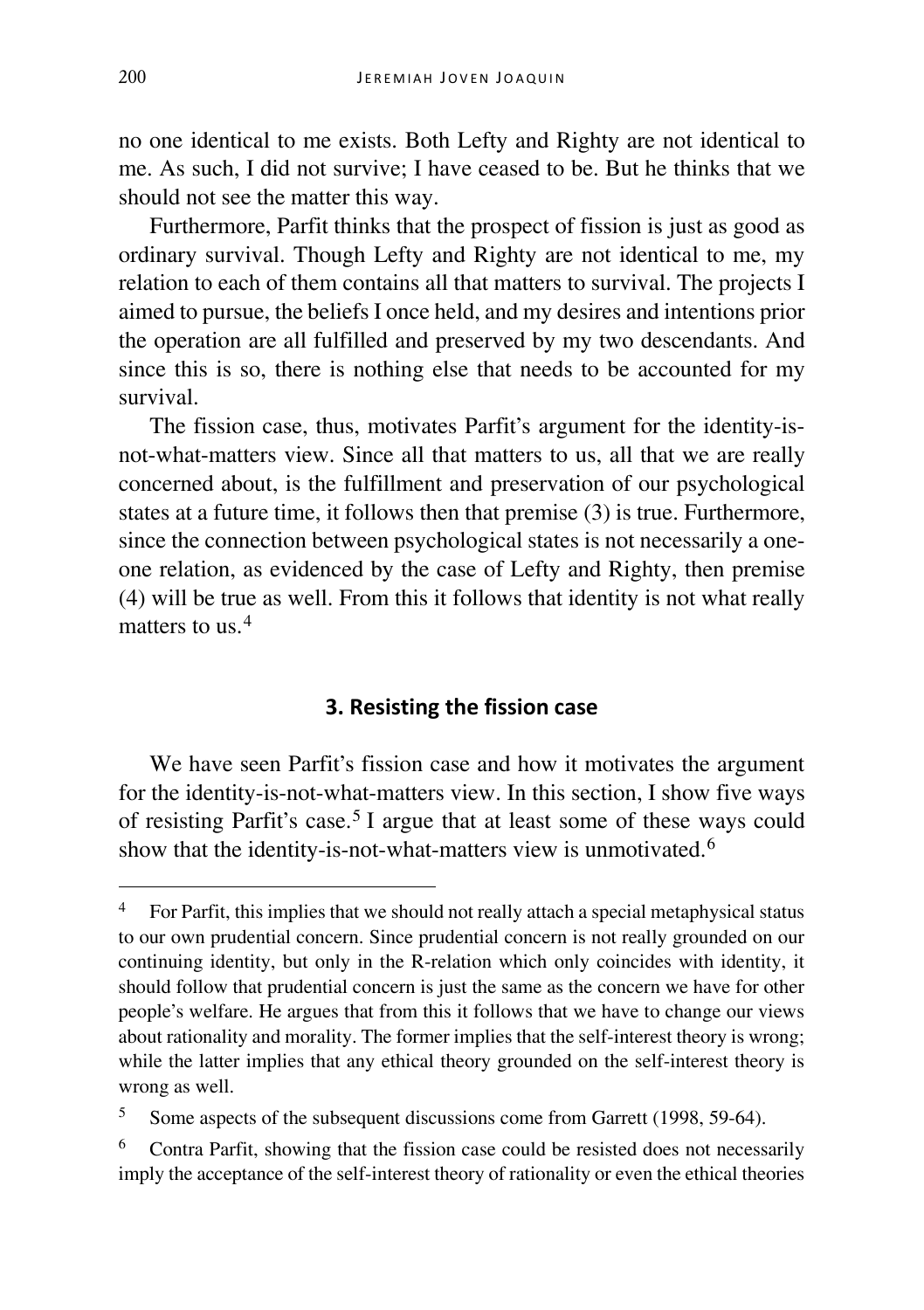### *3.1. I survive as both Lefty and Righty*

One way of resisting the fission case is to claim that after fission, I survive as both Lefty and Righty. There are two ways of cashing out this idea. Each way, however, offends commonsense. The first way is to claim that after fission, I survive because I am identical to both Lefty and Righty. The second is to claim that Lefty and Righty are not identical to me, but they are sub-personal constituents of me. That is, I am just the product of both Lefty and Righty.

I find the claim that I am identical to both Lefty and Righty implausible. After fission, Lefty and Righty are two distinct people. Though they are qualitatively similar  $-$  i.e., they both share the same physical and psychological characteristics – they are still two numerically distinct people. If Lefty were to get happily married sometime after fission and Righty were to remain a frustrated bachelor, then, according to this view, I would both be a happily married man and a frustrated bachelor all at the same time.

On the other hand, to claim that Lefty and Righty are personal constituents of me is to claim that prior and after my fission, I have two separate consciousnesses. Thus, prior to my fission if Lefty thinks that Trump will be ousted from the presidency and Righty thinks otherwise, then I would have two contradictory beliefs about the matter.

Now, this is not detrimental for the claim that I have two sub-personal constituents, since we could have two conflicting beliefs about some matters. I could believe that I see a dog, but I could surely believe that what I see is not a dog. But the claim pushes us to consider that we could hold contradictory beliefs at the same time. At some particular time, I believe that some dog is there and not there. And this is something that we could not countenance.

What we do accept is that we could change our beliefs after some time. And in such a case we do not have two contradictory beliefs at the same time. It could be that at one time I believe that a dog is there, but upon closer inspection I change my belief since now I believe that it is not a dog. To change a belief involves the passage of time. And this shows that we

which are implied by it. These are two distinct worries. The question about whether prudential concern is derivative is a different sort of question from whether I should only be concerned for my own welfare.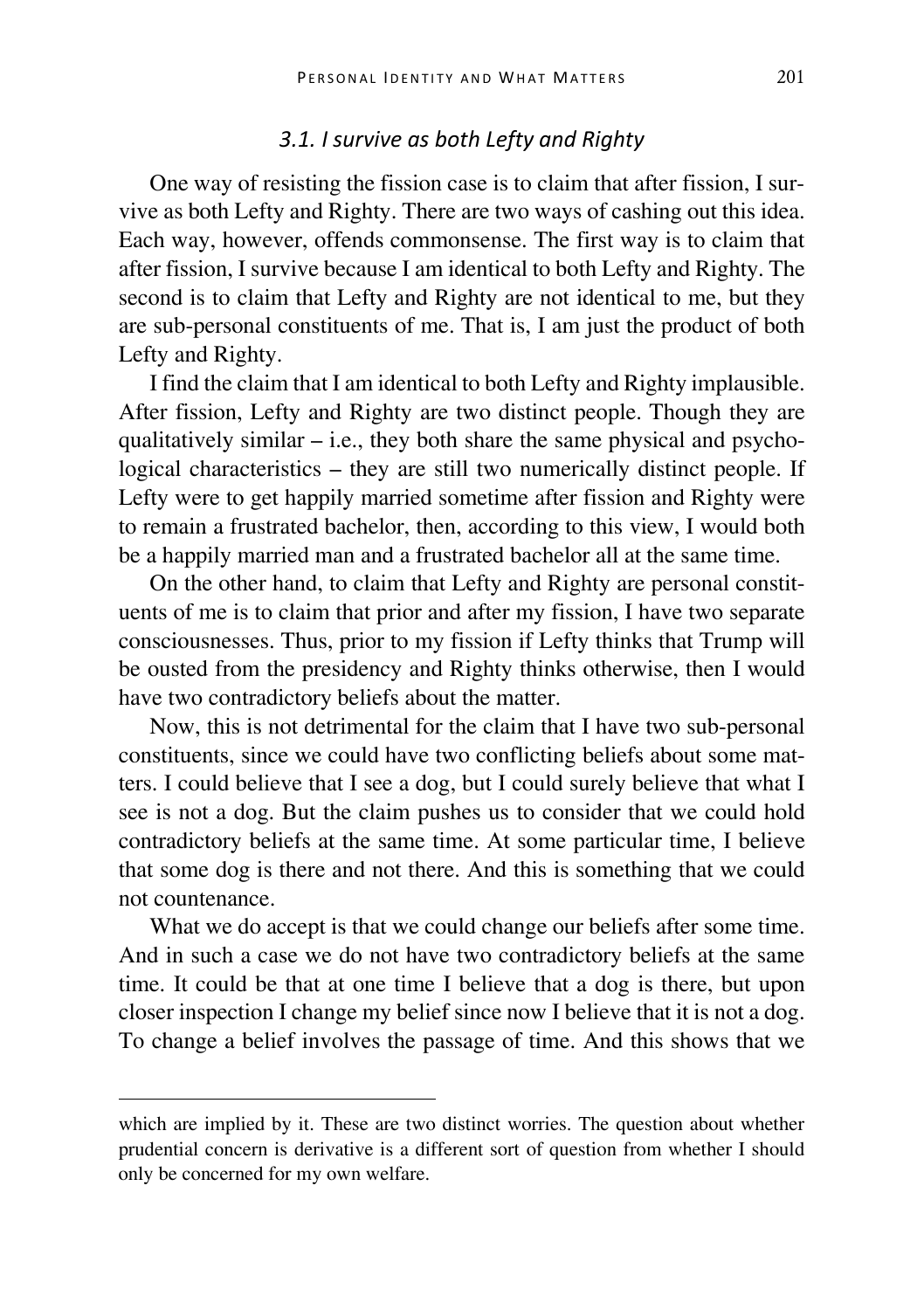could only hold contradictory beliefs because we could change our minds. What we could not accept is that some person holds two contradictory beliefs at the same time. As it stands, the claim that I survive as both Lefty and Righty does not hold water.

# *3.2. The case has been misdescribed*

A second way of resisting the fission case, and a popular one at that, is to claim that the case has been misdescribed. There are many defenders of this view and each defender presents a different version of this (see for example Lewis 1976; Sider 2001; Robinson 1985; and Perry 1972). In the literature, this view is referred to as the multiple occupancy theory.<sup>[7](#page-6-0)</sup>

Defenders of the multiple occupancy theory claim that there is no real tension between the identity-is-what-matters view and the identity-is-notwhat-matters view. For example, David Lewis, an ardent defender of the theory, claims that

[t]he opposition between what matters and identity is false. We can agree with Parfit that what matters in questions of personal identity is mental continuity or connectedness (R-relation), and that this might be one-many or many-one… At the same time we can consistently agree with commonsense that what matters in questions of personal identity – even in problem cases – is identity. (Lewis 1976, 19)

But how does this claim cash out? One way is to show that prior fission Lefty and Righty already exist. Two numerically distinct persons just happen to exist in the same body. But after fission these two persons divide and each lives out his own life.<sup>[8](#page-6-1)</sup>

One motivation for the multiple occupancy theory is to consider that there are two relations involved when we talk about personal identity and what matters: the relation of psychological continuity and/or connectedness (R-relation) and the relation of continuing identity (I-relation). These

<span id="page-6-0"></span> $\overline{7}$ The label was coined by Robinson; see Robinson (1985).

<span id="page-6-1"></span><sup>&</sup>lt;sup>8</sup> The multiple occupancy theory is different from the view that we have considered above, viz. I survive as both Lefty and Righty. According to the latter view, Lefty and Righty constitute me. But in the former theory, Lefty and Righty just coincide in one particular body. That is, *I* do not exist; only Lefty and Righty do.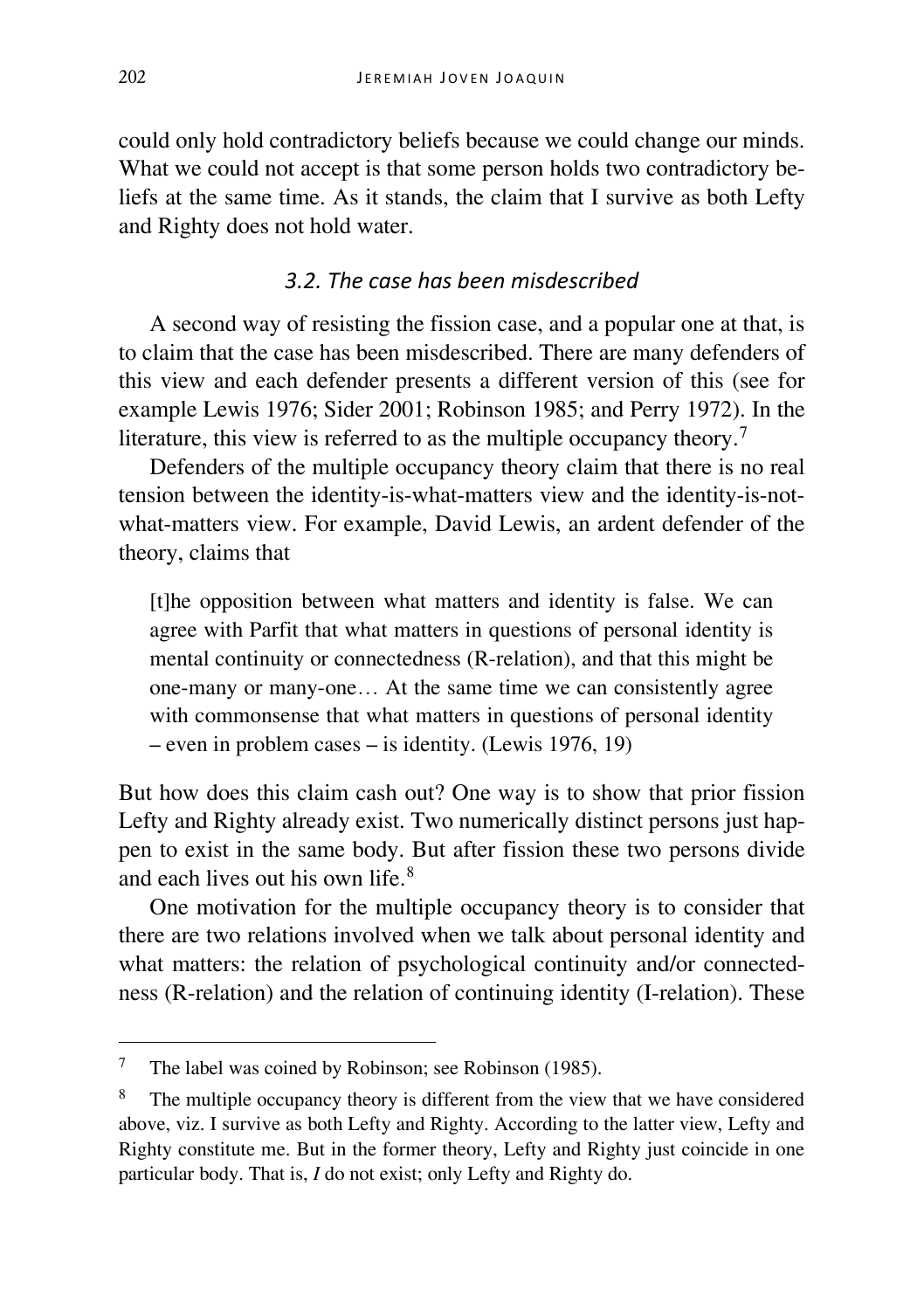two have different relata. When we say that what matters is the R-relation, we are saying that a relation among momentary person-stages is what matters. And when we say that what matters is the I-relation, we are saying that the identity among continuant persons with stages at various times is what matters (cf. Lewis 1976, 20-21). Formally,

#### (*R-relation*)

For all persons P, P2 matters to P1 iff P1's current stage is R-related to P2's stage.

## (*I-relation*)

For all continuant persons C, C2 matters for C1 iff for all person-stages S, S1, S2, S3… Sn are elements of C1 and are also elements of C2.

Let us try to picture this in terms of your life story. This story has a beginning part, a middle part, and an ending part. The beginning part relates to the middle as the middle relates to the end. Thus, the beginning part refers to your birth, the middle refers to your adulthood, and the end refers to your death. For there to be a story, there should be a sequence of events. Your birth came first, then adulthood, and finally your death. But this should not just be a purely ordinal relation. Some events in the beginning part should be intimately related to the middle as middle to the end. This intimate relation is the R-relation. Now your life story is composed of these R-related parts. The aggregate of these parts is your life. Though we could set them apart, these parts essentially compose your story. This aggregate is the I-relation.

The R-relation and the I-relation have different relata. Though this is the case, they are still extensionally consistent with one another. A person is just a maximal set of I-interrelated aggregate of person-stages. Every person-stage is I-related to every other person-stage in the aggregate. That is, each stage in my life story is essentially part of my life story. No other person-stage outside the aggregate could ever be part of it. Since my person-stages are R-related with one another, it follows that the I-relation is just the R-relation when considered extensionally. My person-stages are my stages because they are R-related with one another and since they are R-related with one another and they belong to me, it follows that I am the same continuant person who has those stages.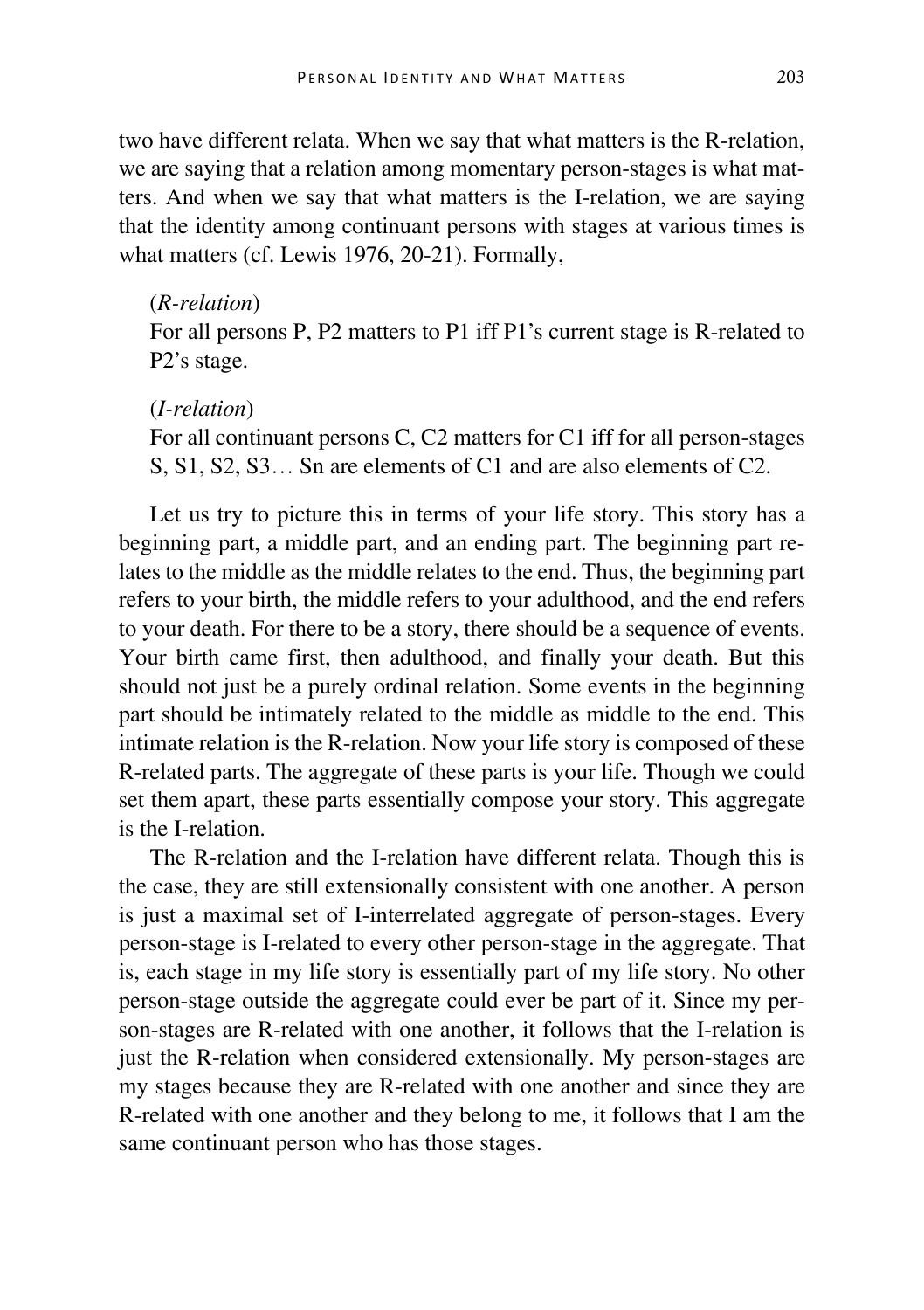So how does this bears to what matters? The original Parfit argument gives us a tension between the identity relation and the R-relation. Defenders of the multiple occupancy theory arrest this tension by claiming that identity is nothing really but an aggregate relation between R-related person-stages. As such, we could consistently hold both the identity-is-whatmatters view and the identity-is-not-what-matters view.

Furthermore, this implies that the fission case has been misdescribed. To say that Lefty and Righty are not identical to me is true because I am not even present in the case. Only two continuant persons are present, Lefty and Righty. Both the person-stages of Lefty and Righty overlap to one single body before fission. But after fission they continue on to live each of their lives.

Moreover, Lefty and Righty are concerned with each of their own future welfares. This means that the continuant, Lefty, is concerned whether some future person-stage is still psychologically continuous with his present person-stage in the same way that Righty is also concerned about his future person-stage. Defenders of the theory see that there is no need to account for what matters to me because I am not even part of the case; i.e., I do not even exist in the fission case.

There are several objections which could be raised against this view. One has something to do with the assumed ontology of the multiple occu-pancy theory; another is that the view seems self-defeating.<sup>[9](#page-8-0)</sup>

One objection against the multiple occupancy theory is that it presupposes a four-dimensionalist ontology. Four-dimensionalism is the view that aside from spatial parts, ordinary objects (people included) also have temporal parts.[10](#page-8-1) Persons are extended in time as well in space. The Me five minutes ago is a part of Me just like my forefinger is also a part of me. The talk of person-stages and continuant persons presupposes this

I

<span id="page-8-0"></span><sup>&</sup>lt;sup>9</sup> There are other objections to the multiple occupancy theory. One is about the semantics of first-person judgments: if the theory is correct, then prior fission, my firstperson judgments will be ambiguous between the judgments of Lefty and Righty; see Garrett (1998). Another objection has something to do with counting: if the theory is correct, then prior fission, we should count two people in one body; see Lewis (1976) and Sider (2001).

<span id="page-8-1"></span> $10$  For a clear discussion of this view see Sider (2001).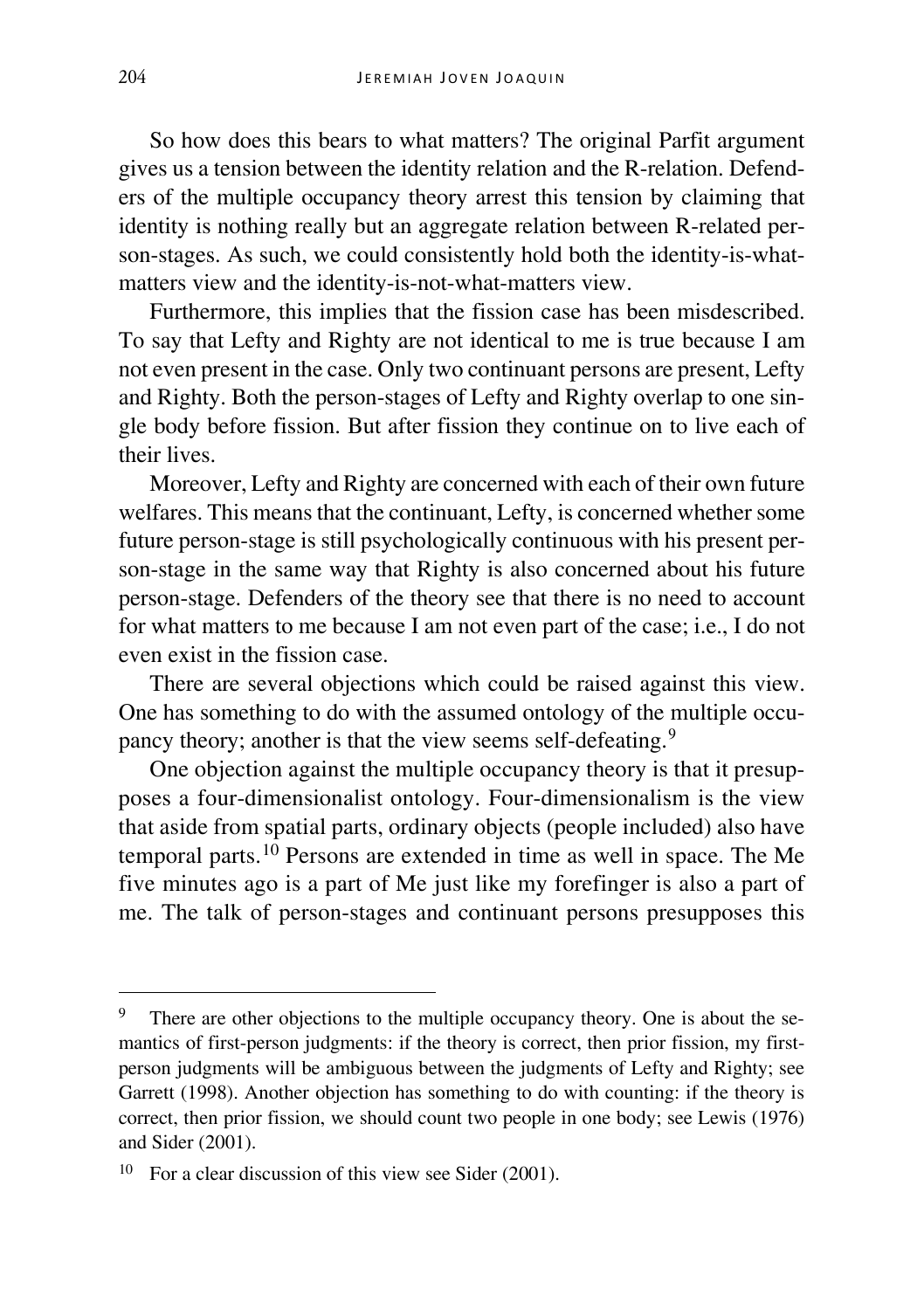kind of ontology. A person-stage is a temporal part of a particular continuant person. Thus, the aggregate of person-stages just is a continuant person.

There are ways to resist this kind of ontology. One argument for fourdimensionalism hinges on the analogy between space and time. It is claimed that whatever may be said about space could also be said about time. Thus, since there are objects in space, it follows that there are objects in time as well. Since objects in space have spatial parts, it follows that objects in time have temporal parts as well. But there is a certain disanalogy between space and time. We could say that one and the same thing cannot be in two different places at one and the same time. But we cannot say that one and the same thing can be at two different times in one and the same place (cf. Chisholm 1976, 140). As such, it would seem that not everything we could say of space could also be said of time.

Defenders of the multiple occupancy theory could reply that we could have the same theory without presupposing the four-dimensionalist ontology (cf. Markosian 2010). Such a theory could be put in terms of a three-dimensionalist ontology where persons are not composed of person-stages, but are wholly present at different times. On this view, Lefty and Righty are both wholly present in the same space at the same time prior fission.

But this again is hard to understand. How can two numerically different persons exist in the same place at the same time? A three-dimensionalist version of the multiple occupancy theory is just as unintelligible as the idea that two qualitatively similar tables occupy the same place at the same time.

Another objection against the multiple occupancy theory is that its main claim seems self-defeating. The theory cannot consistently hold the common sense view that identity is what matters without distorting our ordinary conception of personal identity. Recall that the main aim of the theory is to reconcile the identity-is-what-matters view and the identity-is-not-whatmatters view. Defenders of the theory claim that my identity is just the aggregate of my person-stages and what matters to me is just the continuity of this aggregate. But surely this is not how we understand what matters in one's continuing identity. Common sense tells us that what matters is whether I will be the very same person who will experience some future event, and not whether some future person-stage is related to one of my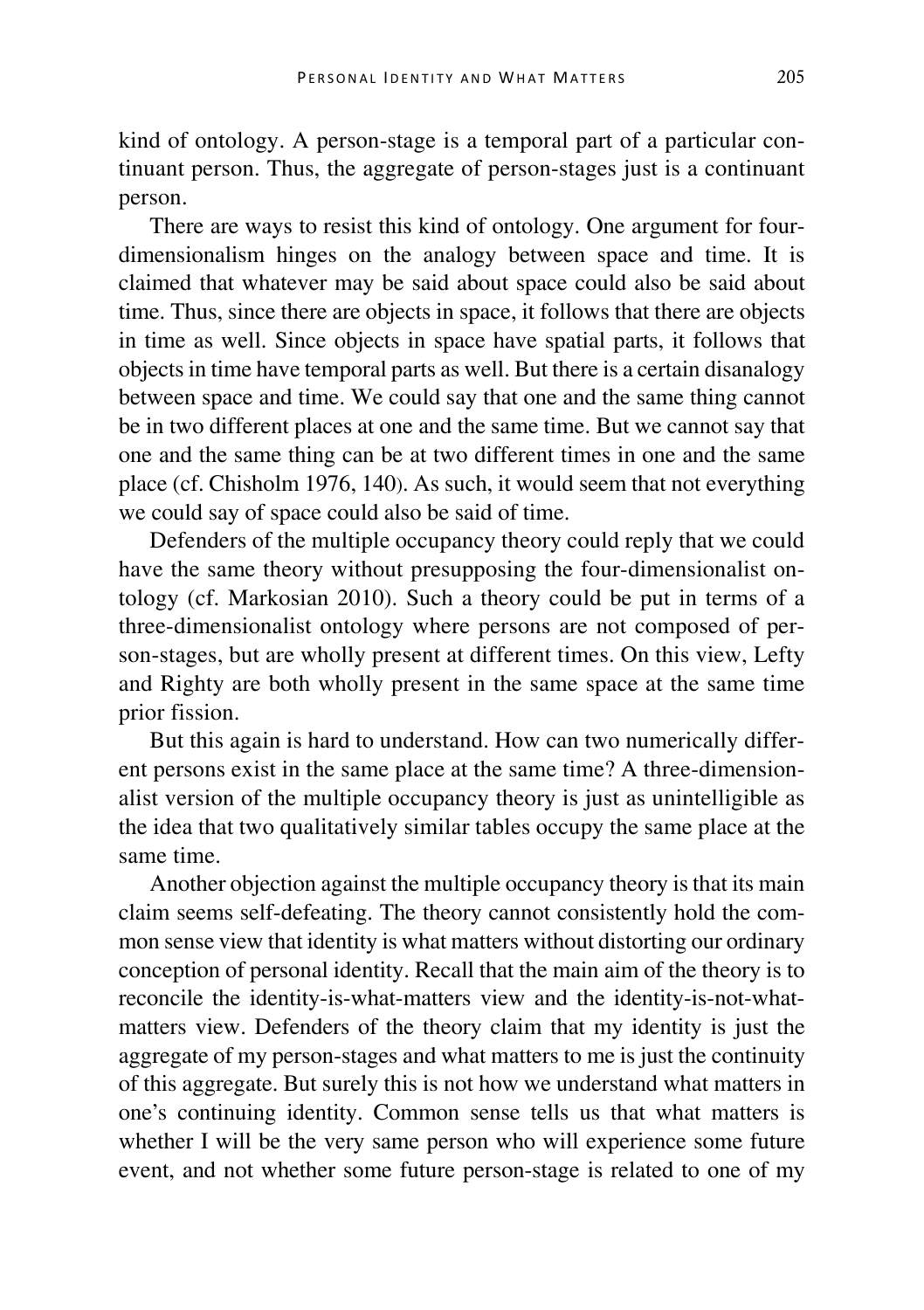person-stages (cf. Parfit 1976 and Sider 2001). As such, the main aim of the multiple occupancy theory is left unsatisfied.

## *3.3. I am neither Lefty nor Righty*

A third way of resisting the fission case is to claim that I would not survive it. None of the fission products will be me. Parfit welcomes this consequence. Neither Lefty nor Righty is identical to me. But since what matters is already contained in this description, he claims that personal identity is not what matters. Our continuing identity does not ground our prudential concern. But there are other ways of interpreting the claim that I am neither Lefty nor Righty without implying the identity-is-not-whatmatters view.

One way of interpreting the "I am neither Lefty nor Righty" response is to say that when I divide, there are two equally good candidates for my successor. But since Lefty and Righty are both equally good candidates, it follows that I am neither of them. This is what is known as the best-candi-date theory or the closest continuer theory.<sup>[11](#page-10-0)</sup> The motivation behind this theory is that the fission case is not really an argument for the identity-isnot-what-matters view; rather, it only shows that an analysis of personal identity is *extrinsically* grounded.

The best candidate theory tells us that the question whether identity is what matters should be taken independently of the question whether personal identity admits analysis. Unlike Parfit who claims that we should have a negative answer to the former question if we have a positive answer to the latter, we could have positive answers to both questions.

The main claim of the theory is that personal identity admits analysis. But this analysis is extrinsically grounded. Whether I continue to exist depends on whether I have one or two close continuers. Defenders of this view take the fission case as an exemplification of this main claim. After fission, two equally good continuer candidates are available. Since Lefty and Righty are equally good continuer candidates, I have some reason to think that I will no longer survive. My existence, then, depends on whether just one continuer exists.

<span id="page-10-0"></span><sup>&</sup>lt;sup>11</sup> This view is originally developed and defended by Nozick (1981). A later version of this could be seen in Noonan (2003).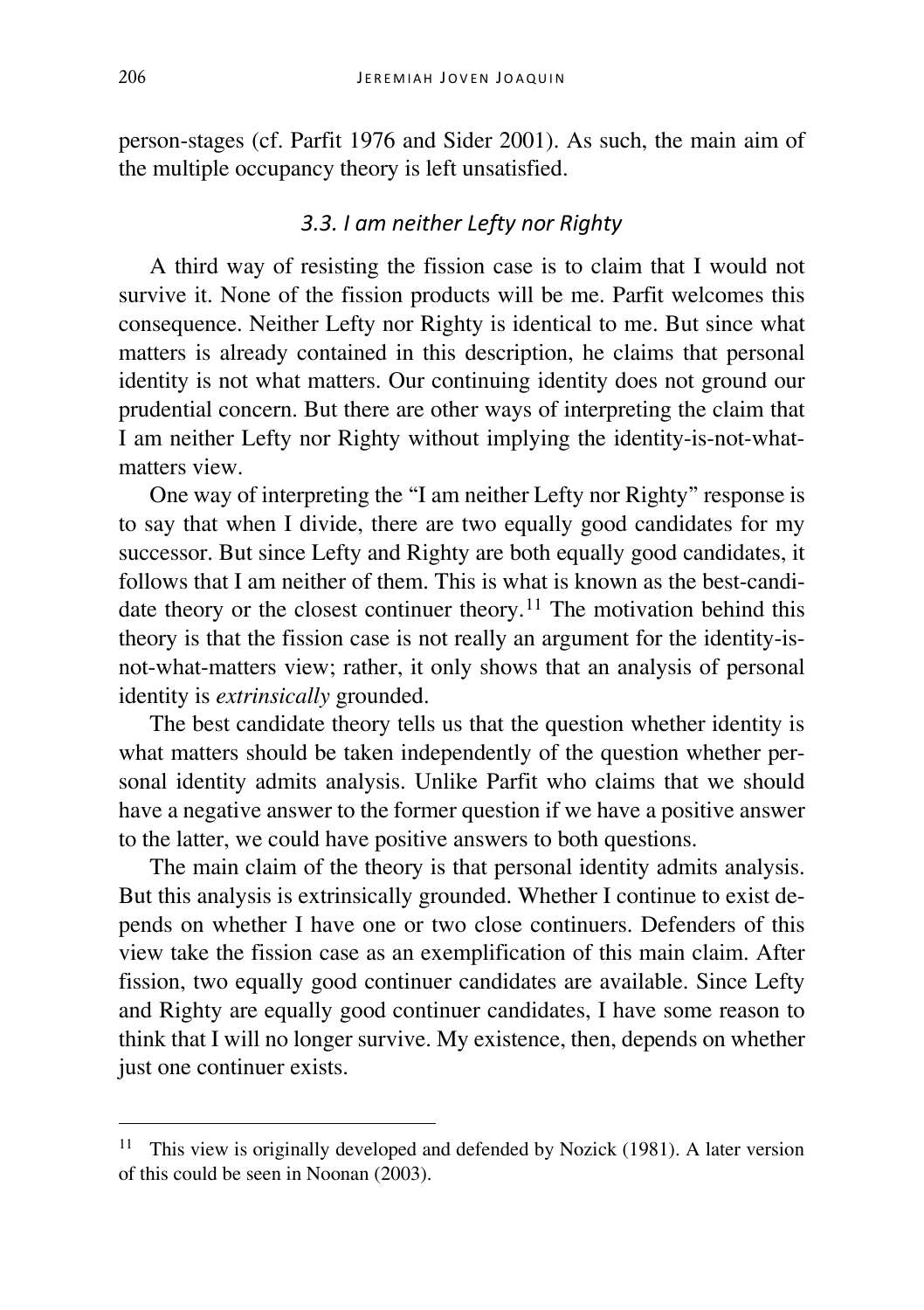One objection that can be raised against the best candidate theory is as follows: how can my existence depend on the existence or non-existence of some other future person? Suppose we have a possible world where during a fission transplant a nurse dropped half of my brain which is supposed to occupy Righty's body. In this world, I survive as Lefty. Suppose that in another world, the nurse did not drop half of my brain, and thus Righty and Lefty both exist. According to the best candidate theory, in this second world I did not survive. The theory, therefore, gives us two verdicts in these two worlds. In the first world I did survive and in the second world I did not. Thus, my survival depends on the existence or non-existence of some future person who is not even causally related to me. But how can someone who does not exert any causal influence on me cause my death?

## *3.4. Fission is not even possible*

A fourth way of resisting the fission case is to claim that it is not even possible. There are two ways of cashing this out. One way is to claim that though the fission case is *conceptually* possible, it is still *nomologically* or even *metaphysically* impossible.<sup>[12](#page-11-0)</sup> The other way is to claim that we are emotionally ill-equipped to handle the Fission Case; as such, we cannot imagine how this scenario would spell out. Animalists, like Eric Olson, may be said to hold the first view; while Bernard Williams and Richard Swinburne the latter view.<sup>[13](#page-11-1)</sup>

Animalists hold that because we are necessarily biological entities of a certain sort, some governing natural laws necessarily apply to us. And though it is true that we could imagine cases where people divide, this remains to be nomologically impossible. Certain evolutionary laws prohibit the fission of people. Other biological entities, like an amoeba and certain type of cells, do divide. They divide because this is their only way to reproduce. But people are not a biological entity of this sort. As such, though the fission case is conceptually possible, it offends nomological possibility (see Olson 1997, 46-57).

<span id="page-11-0"></span><sup>12</sup> This general outlook is also shared by Gendler (2002); Gunnarsson (2008); and Wilkes (1988).

<span id="page-11-1"></span><sup>&</sup>lt;sup>13</sup> For a recent version of the latter view, see Kind (2004).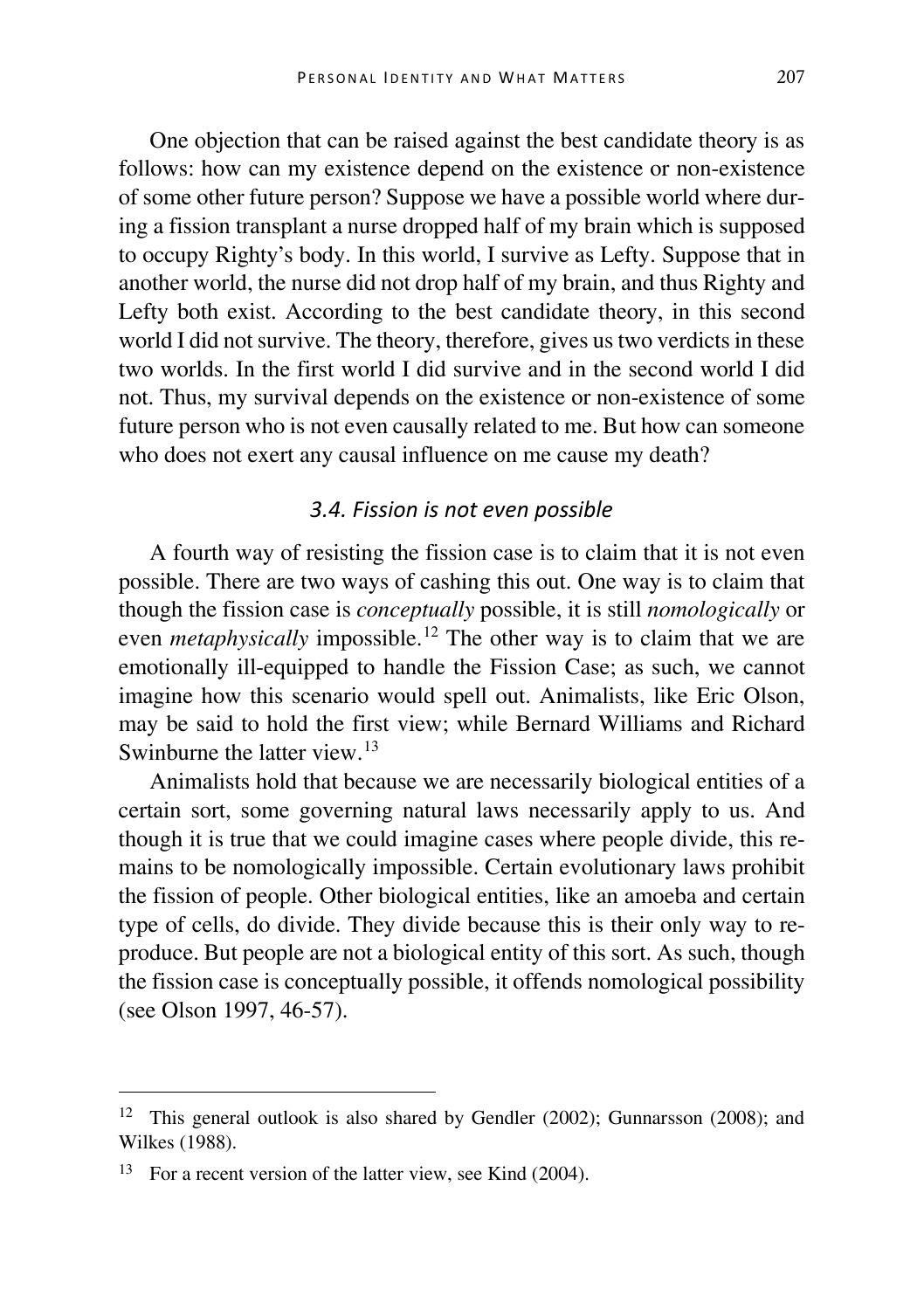There are ways to address this resistance to the fission case. First, the claim that we are necessarily biological entities of a certain sort needs to be argued for. Indeed, we could say of ourselves that we have biological characteristics, and these characteristics are governed by natural laws. But it does not follow from this that we are necessarily biological entities. If all that we are is the preservation of our psychological states, then it is possible to for us to leave the biological body that we have now and be put into an artificial body, but still manage to exist. The burden of proof now lies on the animalists to prove their claim.

Second, even if we are governed by nomological laws, it still seems possible for parts of our brains to be transplanted to another body. Medical science made it possible for us to transplant different organs of our bodies to some other body. Heart, liver, and kidney transplants are now a commonplace. If the brain holds our mental life, then if it were to be transplanted to another body, it seems plausible that the notion of who we are would likely be transferred to that body as well. So, though we are governed by nomological laws, no natural law is broken in imagining the fission case. As such, this resistance to the fission case is not promising.

Another way of cashing out the "fission is not possible" response is to say that we cannot imagine what it would be like for us to undergo fission. There is just no fitting emotional response to this case. When we are confronted with the possibility of fission, there is no correct emotional response if we consider the case from our own point of view.

Suppose that a mad surgeon captures you and announces that he is going to transplant your left cerebral hemisphere into Lefty's body, and your right hemisphere to Righty's. He is going to torture one of the resulting persons and will give the other a million dollars. You can choose which of the resulting persons is going to be tortured and which will receive the sum of money. The mad surgeon is true to his word; he would do whatever it is that you will choose. But the question is how would you choose? Would you choose to give Lefty the money and let Righty suffer the torture? Or would you choose to do otherwise – give Righty the money and let Lefty be tortured?[14](#page-12-0)

<span id="page-12-0"></span><sup>14</sup> A version of this thought experiment is due to Williams (1973, 46-64); cf. Swinburne (1984, 18).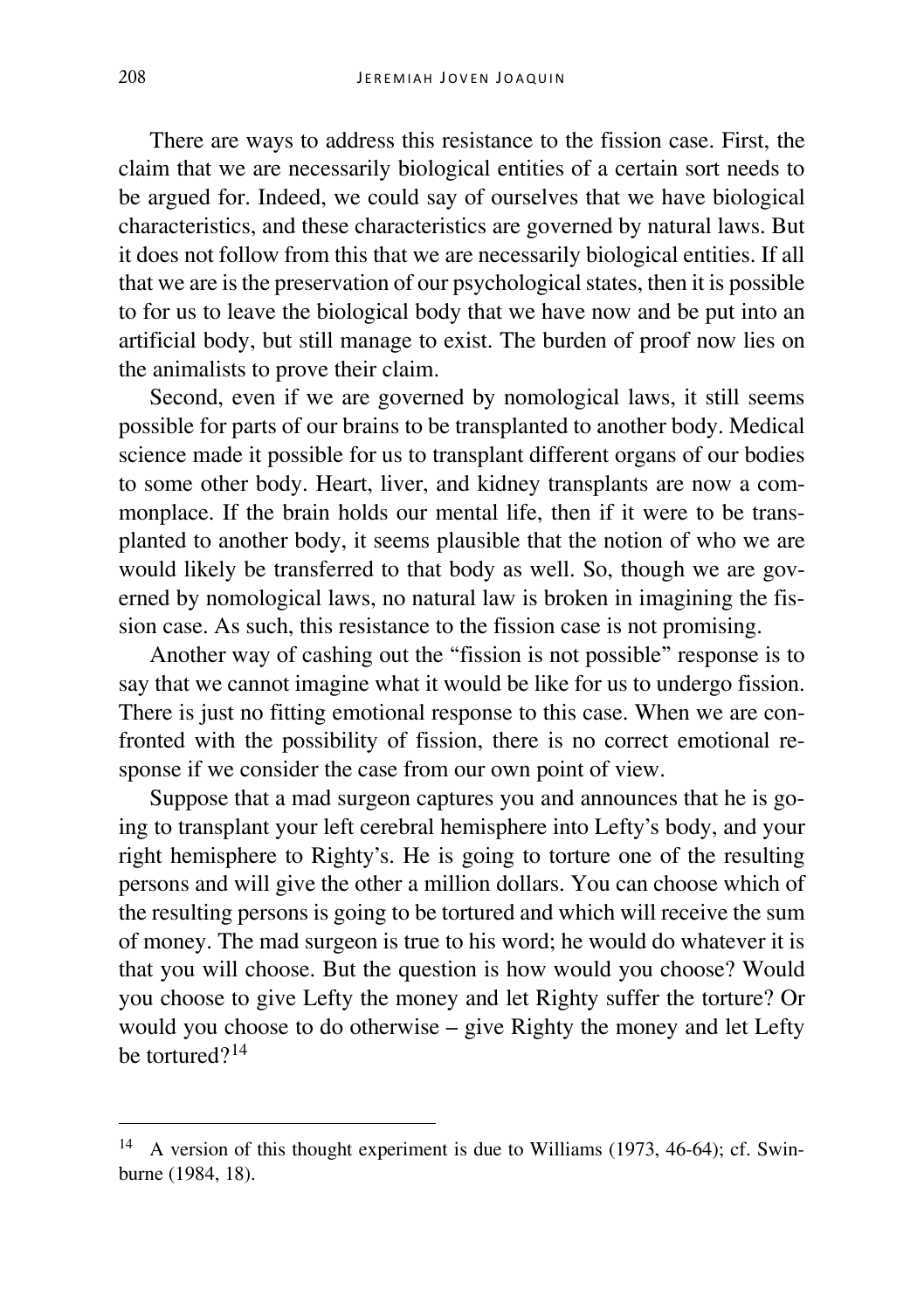The fission case tells us that Lefty and Righty are both physically and/or psychologically continuous to you, but they are not exactly you. And there is no marked difference if we think of them as such. We should care for their welfares. It is does not matter whether either one of the two is identical to you or not. What matters is that they are both continuous to you. But if this is the emotion that the fission case wants to elicit from us, then it would have to wait until we develop a different set of attitudes from what we naturally have.

All that we could have in the case where we have to choose between a future torture and a future pleasure is a mixed emotional response. We cannot decide who of Lefty or Righty is to receive torture because there is a risk in the choice. The risk could be spelled out in terms of the notion of identity. I cannot decide which of Lefty or Righty should be tortured after the surgery because I do not, and cannot, know who of the two will be me. I care for my own future welfare. And if it turns out that I had made a wrong choice – i.e. I choose to torture Lefty and not Righty, and it turns out that I am Lefty, then I am doomed to suffer the torture.

If the fission case, and hence Parfit's argument itself, wants us to say that prudential concern is not grounded on our continuing identity, then we should feel that there is no risk in choosing either of the two future outcomes. But since there is a risk involved, it follows that my prudential concern is really grounded on my continuing identity.

A defender of the identity-is-not-what-matters view could reply that the risk that one feels when confronted by this scenario only occurs because it is assumed that identity is what matters. If we abandon this assumption, then no risk would occur. But as this reply runs, it seems to commit to a vicious circle. Identity is not what matters because what matters is the Rrelation. The R-relation matters because it does not involve a risk. It does not involve a risk because identity is not what matters.

So, as far as the argument goes, the idea that fission is not possible when we think of it from our point of view holds true. As such, it would seem that fission could be resisted. And thus we have no motivation to accept Parfit's argument for the identity-is-not-what-matters view.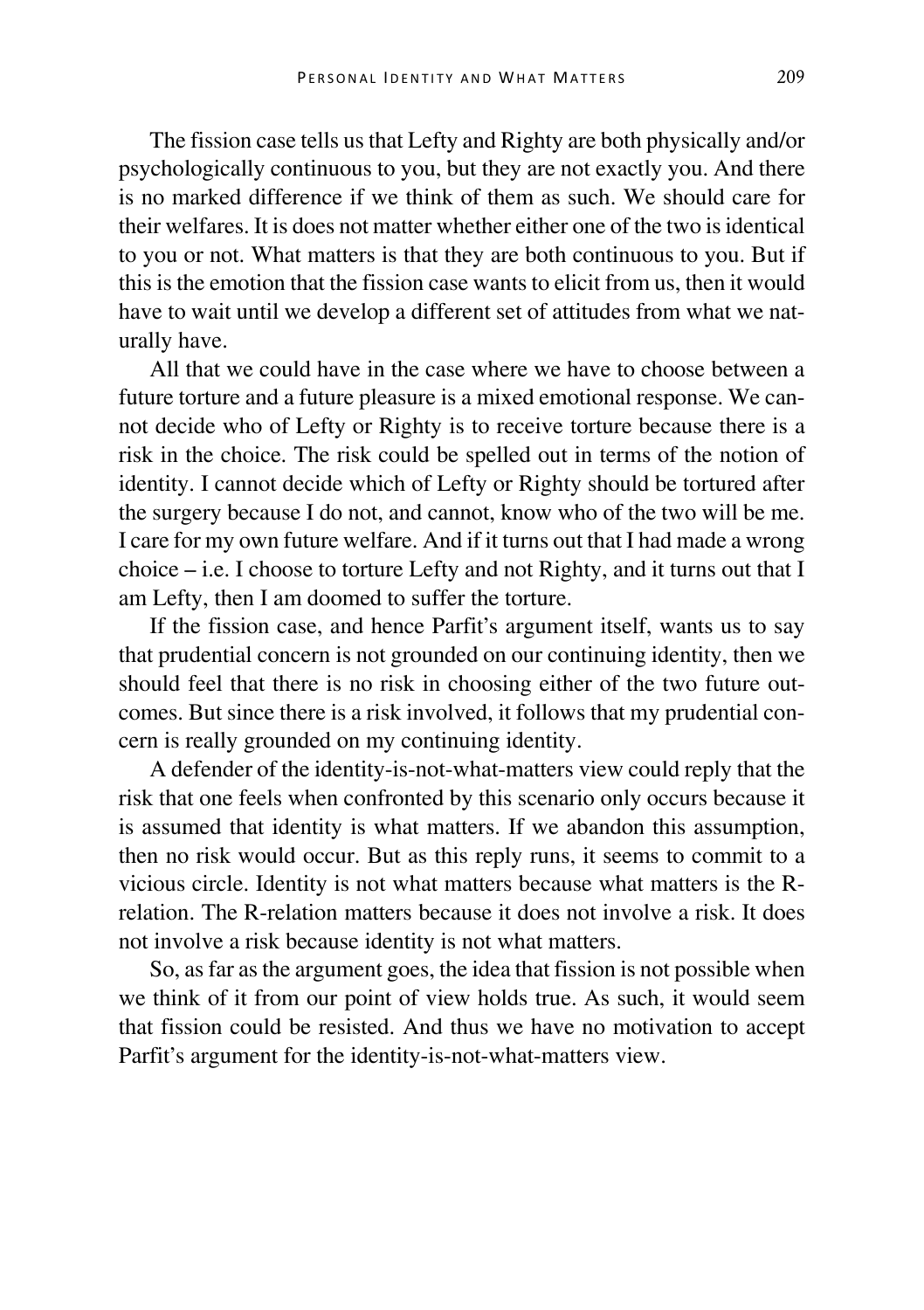## *3.5. I survive as either Lefty or Righty*

Another plausible way of resisting the fission case is to say that I survive as either of the two resulting persons. Immediately after fission, though both Lefty and Righty are physically and psychologically continuous to me, I would have to be one of them. As such, even if Righty believes that he is me, but actually I am Lefty, then Righty's belief is wrong.

What motivates this response is that if we grant the possibility of the fission case, then either of two things will happen. Either my first-person point of view is preserved in Lefty or it is preserved in Righty. That is, if I can still refer to myself as myself in one of the two resulting persons, then my identity is preserved.

There are problems with this way of resisting the fission case. One is that since both Lefty and Righty are symmetrically related to you, then the only way for you to claim that you are either of the two is to conjure up a Cartesian Ego which grounds the first-person point of view. But since we can never really know whether there is such a thing as a Cartesian Ego, then we could surely deny that the first-person point of view needs to be accounted for.

Furthermore, from the third-person point of view, there is no real difference between the consciousnesses of Lefty and Righty. Both of them claim that they are continuous with me. Lefty says that he remembers all my memories; while Righty claims to have the same memory. As such, there is no real difference between the two claims.

There are responses to these objections. First is that the first-person point of view does not need a Cartesian Ego to ground its existence. We obviously cannot know whether there are Cartesian Egos. But my firstperson point of view need not be grounded on a Cartesian Ego or even on anything to know that I have a first-person point of view. My experiences have a unique phenomenology, a feeling of what it is like to experience such and such. And this is what matters to me. It simply is not the case that I sustain having two or more sets of symmetrical phenomenological experiences. That is, I cannot see the world from two points of view at the same time. I cannot have an experience of the world from both Lefty's eyes and Righty's eyes.

Furthermore, since I have a unique set of phenomenological experiences, if I am Lefty, then Lefty also has this unique set. Righty could share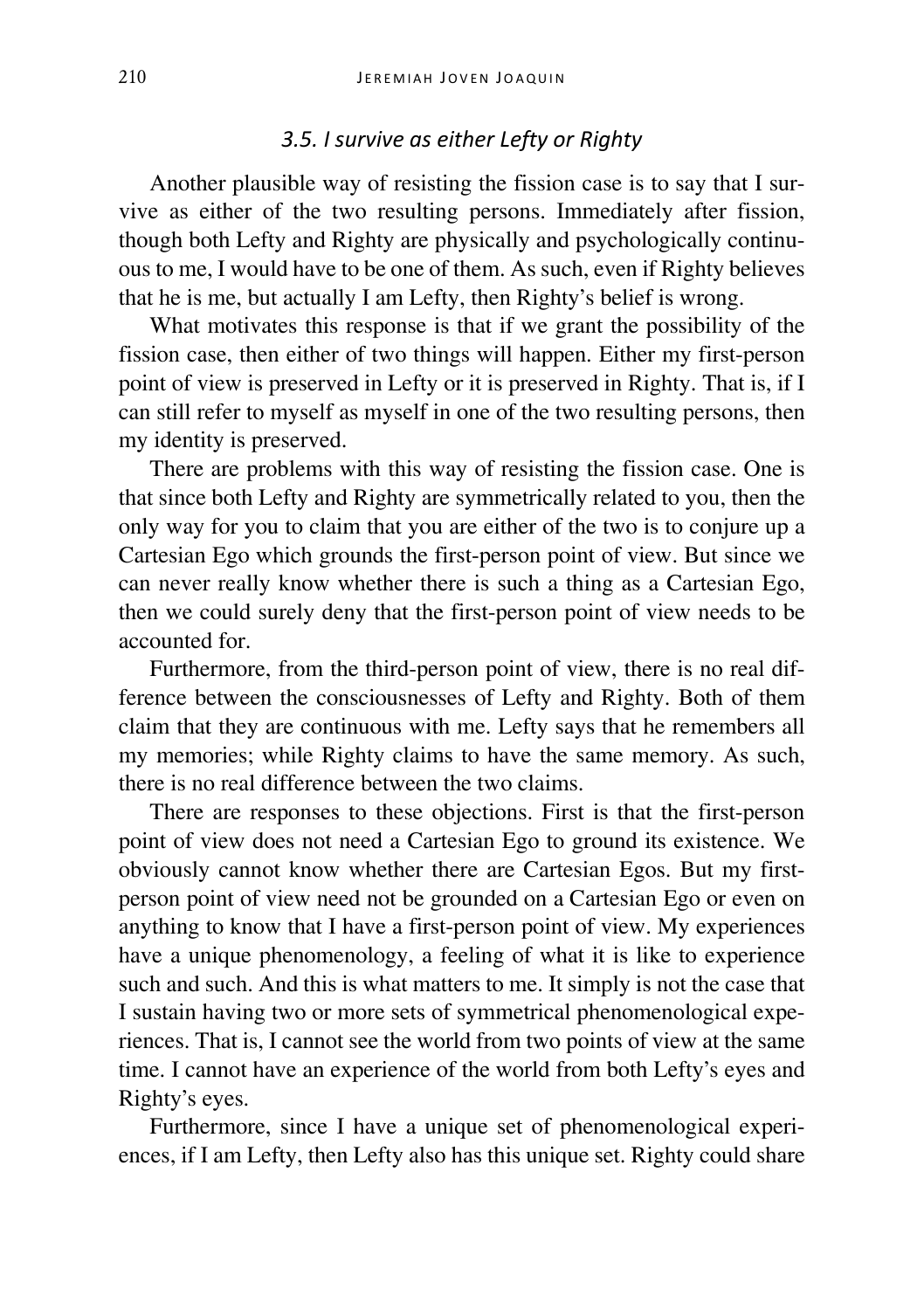my memories and experiences, but he has a different point of view from me. That is, we could both share the same type of experiences, but since I am Lefty, Lefty's point of view is different from that of Righty's. Righty sees the world from his own first-person perspective. Thus, this shows that Lefty and Righty are not really symmetrically related to me. Since one could preserve my point of view, while the other does not.

The "I survive as either Lefty or Righty" response offers a unique way to preserve the identity-is-what-matters view. Since it matters to me that some future person is identical to me, i.e. that I can still see the world from my own personal perspective, it follows that what matters in my survival is that my first-person point of view is preserved. The concern I have for my own future welfare therefore is grounded on the continuity of my firstperson point of view.[15](#page-15-0)

This does not imply, however, that the continuity of the first-person point of view is reductive in nature. I am not reducing my existence to this point of view. My personal point of view is in-itself a person-involving concept which could not be reduced to other non-person-involving concept. Nor does it imply that my continuing identity is analyzable in terms of the continuity of my personal point of view. Therefore, like the previous response discussed in the last section, this resistance to the fission case is also plausible.

#### **4. Conclusion**

The question about what matters asks whether our prudential concern is grounded on our continuing identity or whether it is grounded on some relation, which only coincides with identity. In section 2, I discussed Parfit's fission case as a motivation for the identity-is-not-what-matters view. In section 3, I have examined five ways of resisting the fission case, and have found that there are plausible ways of showing that the fission case is not a good motivation for the identity-is-not-what-matters view.

<span id="page-15-0"></span><sup>&</sup>lt;sup>15</sup> This is what Dainton refers to as phenomenological continuity. See Dainton (2008).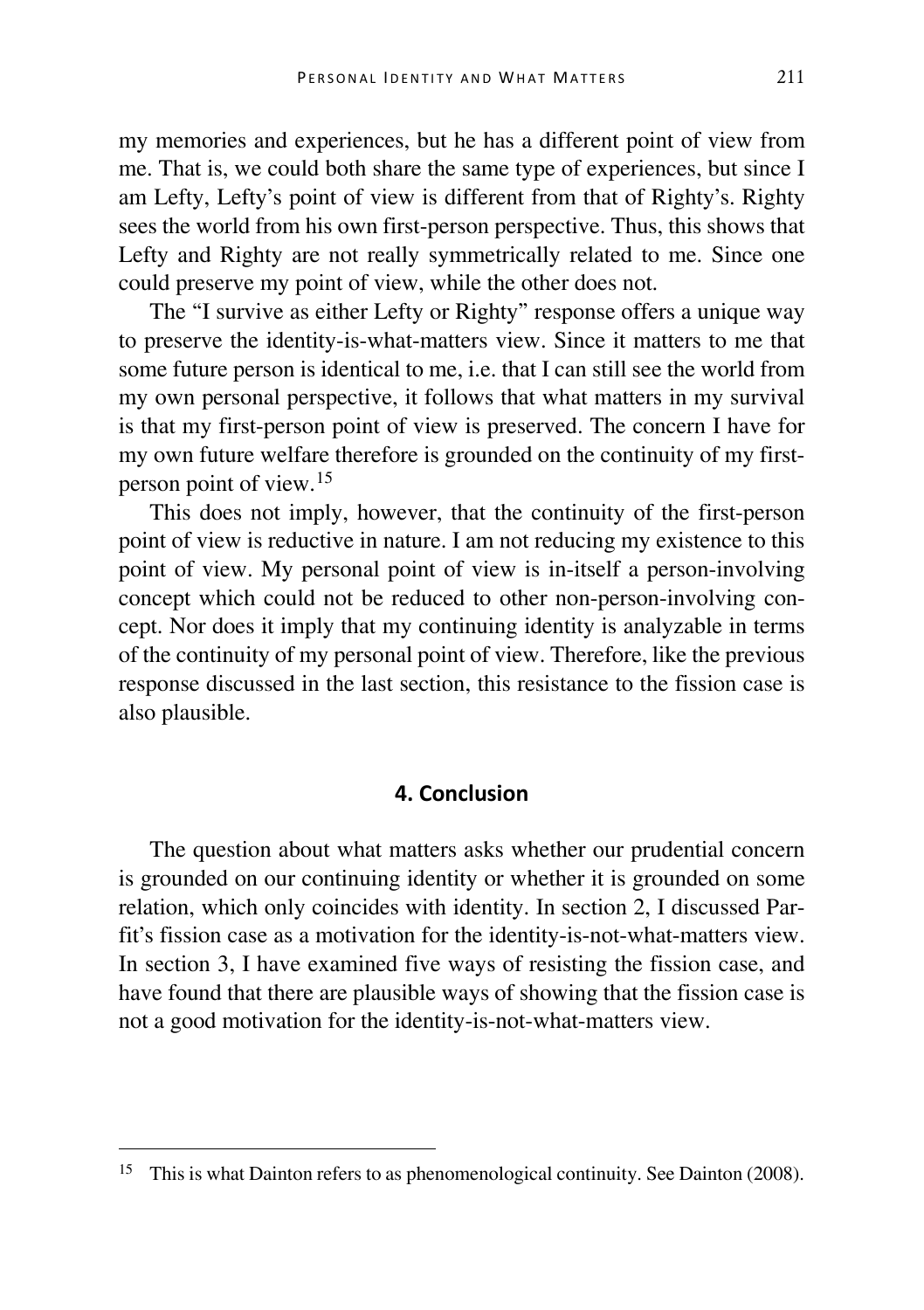#### Acknowledgments

Earlier versions of this paper were presented at the Australasian Association of Philosophy 2010 Conference and at the Pagarubangan Philosophy 2011 Conference. My thanks go to the organizers and the participants of those conferences for useful feedback. Many people have helped in building up the main themes of this present version. My thanks go to Ben Blumson, Paolo Bolanos, Robert James Boyles, Mark Joseph Calano, Mark Anthony Dacela, Sidney Diamante, Dennis Edralin, Lorenz Festin, Adrianne John Galang, Michael Roland Hernandez, Napoleon Mabaquiao, Raj Mansukhani, Virgilio Rivas, Brenton Welford, Thomas Whitney, and the two anonymous referees of this journal. Finally, I would like to acknowledge my intellectual debt to James Franklin, Brian Garrett, and Alan Hajek.

#### References

- CHISHOLM, R. M. (1976): *Person and Object: A Metaphysical Study.* London: George Allen & Unwin Ltd.
- DAINTON, B. (2008): *The Phenomenal Self.* Oxford: Oxford University Press.
- GARRETT, B. (1998): *Personal Identity and Self-Consciousness.* London: Routledge.
- GENDLER, T. (2002): Personal Identity and Thought-Experiments. *Philosophical Quarterly* 52, No. 206, 34-54.
- GUNNARSSON, L. (2010): *Philosophy of Personal Identity and Multiple Personality*. London: Routledge.
- KIND, A. (2004): The Metaphysics of Personal Identity and Our Special Concern for the Future. *Metaphilosophy* 35, No. 4, 536-553.
- LEWIS, D. (1976): Survival and Identity. In: Rorty, A. O. (ed.): *The Identities of Persons*. Berkeley, (CA): University of California Press, 55-77.
- MARKOSIAN, N. (2010): Identifying the Problem of Personal Identity. In: Campbell, J. K, O'Rourke, M. & Silverstein, H. S. (eds.): *Time and Identity.* Boston: MIT Press, 129-148.
- NOONAN, H. (2003). *Personal Identity.* 2nd ed. London: Routledge.
- NOZICK, R. (1981): *Philosophical Explanations.* Oxford: Clarendon Press.
- OAKLANDER, L. N. (1987): Parfit, Circularity, and the Unity of Consciousness. *Mind* 96, No. 384, 525-529.
- OLSON, E. T. (1997): *The Human Animal: Personal Identity Without Psychology.* Oxford: Oxford University Press.
- PARFIT, D. (1976): Lewis, Perry, and What Matters. In: Rorty, A. (ed.): *The Identities of Persons.* Los Angeles: University of California Press, 91-107.
- PARFIT, D. (1971): Personal Identity. *The Philosophical Review* 80, No. 1, 3-27.
- PARFIT, D. (1984): *Reasons and Persons.* Oxford: Oxford University Press.